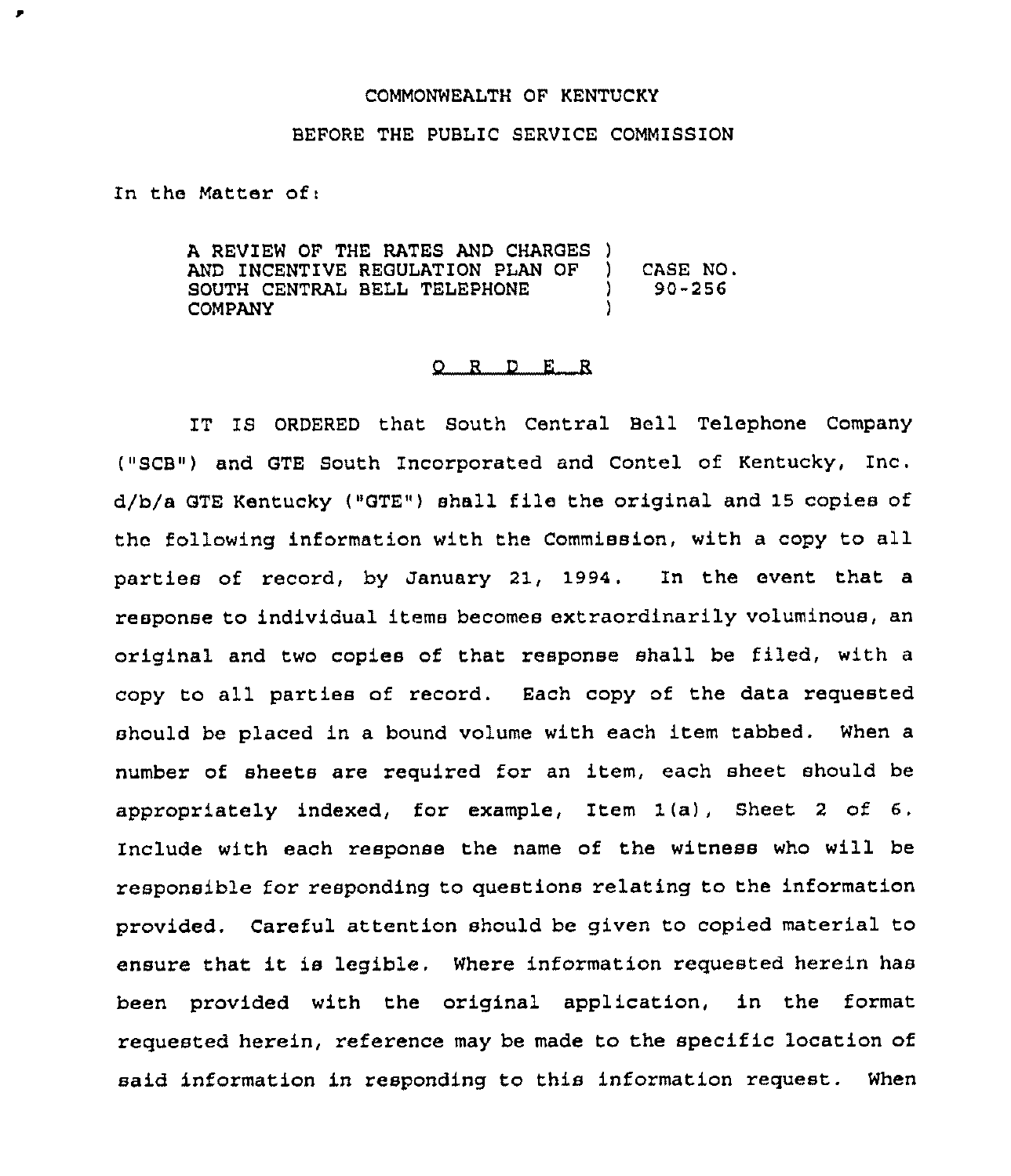applicable, the information requested herein should be provided for total Kentucky operations and Kentucky jurisdictional operations, separately. If the information cannot be provided by this date, you should submit a motion for an extension of time stating the reason an extension is necessary and include <sup>a</sup> date by which it will be furnished. Such motion will be considered by the Commission,

### Questions for SCB

٠

1. Will SCB's proposed method of correcting for the GTE reporting errors restore rates on a prospective basis to the levels that would have existed but for the reporting errors7 Explain. If not, state why the proposed method is an appropriate one,

2. Identify and explain any other methods of which SCB is aware that would restore all parties to their proper positions.

3. State whether any journal entries have been made relating to the GTE billing error liability. If so, provide the journal entries and the dates upon which each was made.

4. With reference to the force majeure clause of the Incentive Plan:

a. Discuss SCB's understanding of the circumstances under which this clause may be invoked.

b. State whether SCB specifically seeks to invoke this provision as the means to implement a deviation from the normal workings of the plan. If not, identify the provision of the plan under which SCB seeks a deviation from the normal workings of the plan.

 $-2-$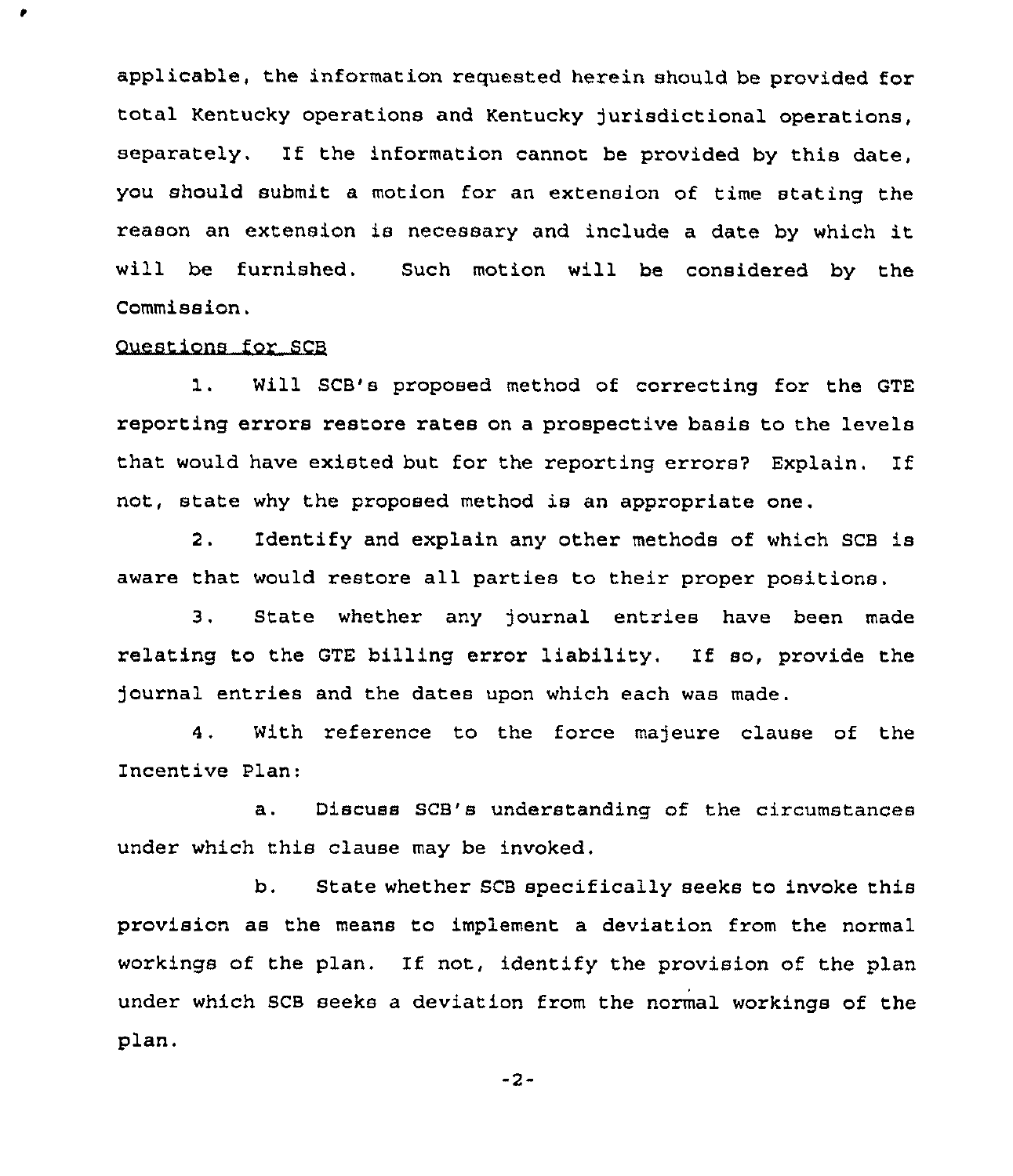c. will resorting to the force majeure clause require discontinuance of the plan? Explain.

5. Provide a monthly analysis of the GTE reporting error in the following format for the period March 1992 through November 1994 assuming 1) the normal workings of the plan and 2) implementation of SCB's proposal. Provide copies of supporting workpapers.

|                                                              |                           |    |          |                |             |  |             |        |  | Beneficiaries of Over-Reduction |  |
|--------------------------------------------------------------|---------------------------|----|----------|----------------|-------------|--|-------------|--------|--|---------------------------------|--|
| Month                                                        | Over-Reported<br>Revenues |    |          | Over-Reduction |             |  | <b>Toll</b> | Access |  | Other                           |  |
| 6.                                                           | $\mathbf{a}$ .            | Is | it       |                | appropriate |  | to          | give   |  | extraordinary                   |  |
| consideration to the GTE reporting error without             |                           |    |          |                |             |  |             |        |  | reviewing                       |  |
| operations to determine if other unusual items merit special |                           |    |          |                |             |  |             |        |  |                                 |  |
| consideration?                                               |                           |    | Explain. |                |             |  |             |        |  |                                 |  |

b. Explain the criteria SCB believes should be applied to ascertain whether special treatment of an item is warranted.

7. On December 15, 1993 SCB filed comments relating to a \$ 90,000 Private Line Service error.

a. How does SCB intend to resolve this liability?

b. Does SCB propose to correct any over-reductions that occurred as a result of this billing error?

8. Identify any amounts in SCB's December 15, 1993 filing that are subject to change and explain why they are subject to change.

9. Provide a narrative fully explaining Exhibit I to SCB's filing of November 22, 1993.

 $-3-$